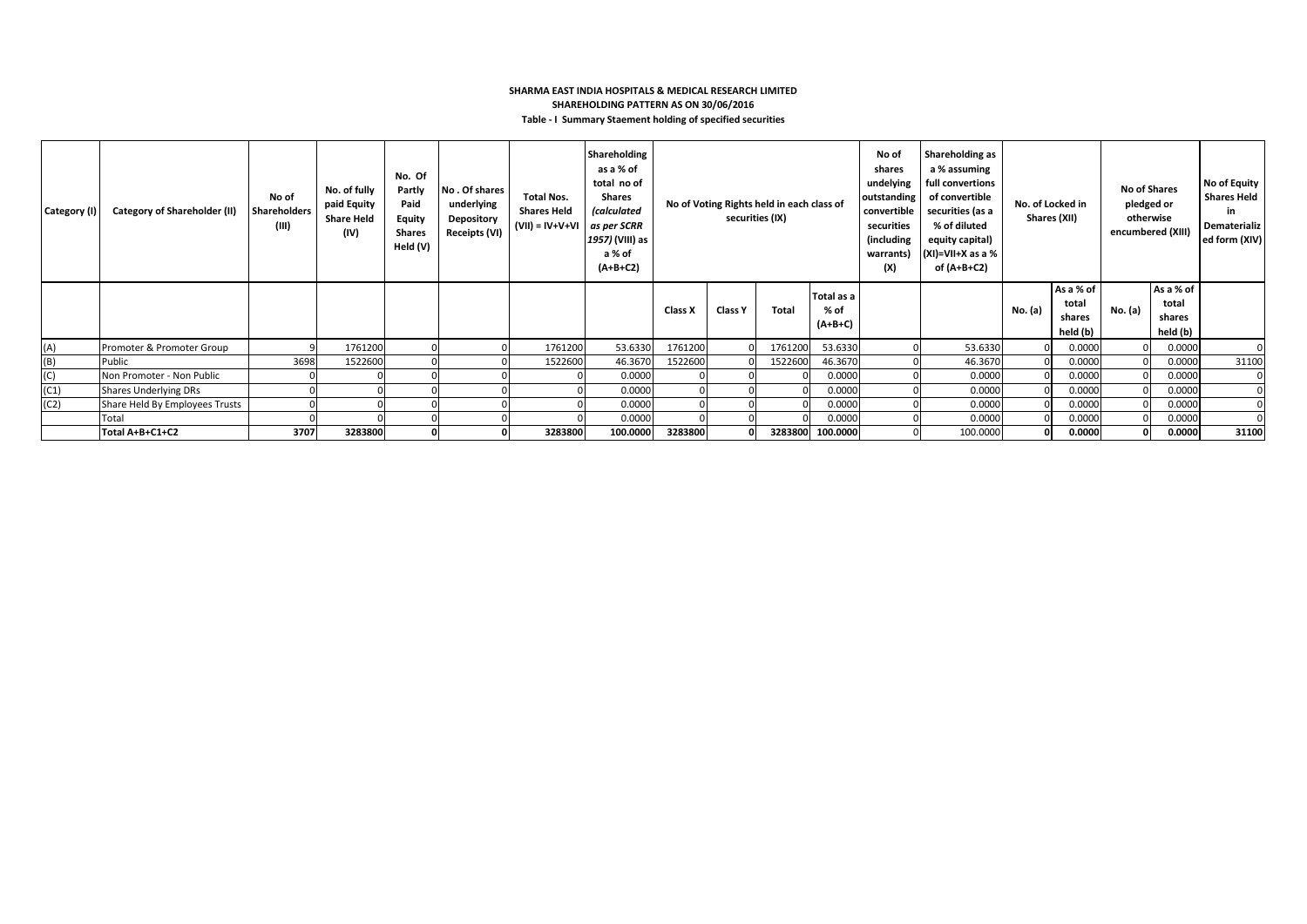### **Table - II Statement showing shareholding pattern of the Promoter and Promer Group SHAREHOLDING PATTERN AS ON 30/06/2016 SHARMA EAST INDIA HOSPITALS & MEDICAL RESEARCH LIMITED**

| S.No. | Category & Name of the Shareholder (I)               | <b>PAN (II)</b> | No of<br><b>Shareholders</b><br>(III) | No. of fully<br>paid Equity<br><b>Share Held</b><br>(IV) | No. Of<br>Partly<br>Paid<br>Equity<br><b>Shares</b><br>Held (V) | No. Of shares<br>underlying<br>Depository<br>Receipts (VI) | Total Nos.<br><b>Shares</b><br>Held (VII) =<br>IV+V+VI | Shareholding<br>as a % of total<br>no of Shares<br>(calculated as<br>per SCRR<br>1957) (VIII) as<br>a % of<br>$(A+B+C2)$ | No of Voting Rights held in each class<br>of securities (IX) |                | No of<br>shares<br>undelying<br>outstanding<br>convertible<br>securities<br>(including<br>warrants)<br>(X) | Shareholding as a<br>% assuming full<br>convertions of<br>convertible<br>securities (as a %<br>of diluted equity<br>capital) (XI)=VII+X<br>as a % of (A+B+C2) | No. of Locked in<br>Shares (XII) |         | <b>No of Shares</b><br>pledged or<br>otherwise<br>encumbered (XIII) |                                          | No of Equity<br><b>Shares Held</b><br>in<br>Dematerializ<br>ed form (XIV) |                                          |          |
|-------|------------------------------------------------------|-----------------|---------------------------------------|----------------------------------------------------------|-----------------------------------------------------------------|------------------------------------------------------------|--------------------------------------------------------|--------------------------------------------------------------------------------------------------------------------------|--------------------------------------------------------------|----------------|------------------------------------------------------------------------------------------------------------|---------------------------------------------------------------------------------------------------------------------------------------------------------------|----------------------------------|---------|---------------------------------------------------------------------|------------------------------------------|---------------------------------------------------------------------------|------------------------------------------|----------|
|       |                                                      |                 |                                       |                                                          |                                                                 |                                                            |                                                        |                                                                                                                          | Class X                                                      | <b>Class Y</b> | Total                                                                                                      | <b>Total as</b><br>a % of<br>$(A+B+C)$                                                                                                                        |                                  |         | No. (a)                                                             | As a %<br>of total<br>shares<br>held (b) | No. (a)                                                                   | As a % of<br>total<br>shares<br>held (b) |          |
| (1)   | Indian                                               |                 |                                       |                                                          |                                                                 |                                                            |                                                        |                                                                                                                          |                                                              |                |                                                                                                            |                                                                                                                                                               |                                  |         |                                                                     |                                          |                                                                           |                                          |          |
|       | Individual/huf                                       |                 |                                       | 756200                                                   |                                                                 |                                                            | 756200                                                 | 23.0282                                                                                                                  | 756200                                                       |                |                                                                                                            | 756200 23.0282                                                                                                                                                |                                  | 23.0282 |                                                                     | 0.0000                                   |                                                                           | 0.0000                                   |          |
|       | Brijmohan Sharma                                     |                 |                                       | 62000                                                    |                                                                 |                                                            | 62000                                                  | 1.8881                                                                                                                   | 62000                                                        |                | 62000                                                                                                      | 1.8881                                                                                                                                                        |                                  | 1.8881  |                                                                     | 0.0000                                   |                                                                           | 0.0000                                   | $\Omega$ |
|       | Jayshree Sharma                                      |                 |                                       | 58000                                                    |                                                                 |                                                            | 58000                                                  | 1.7662                                                                                                                   | 58000                                                        |                | 58000                                                                                                      | 1.7662                                                                                                                                                        |                                  | 1.7662  |                                                                     | 0.0000                                   |                                                                           | 0.0000                                   | $\Omega$ |
|       | Maya Sharma                                          | ABXPS3785L      |                                       | 160800                                                   |                                                                 |                                                            | 160800                                                 | 4.8968                                                                                                                   | 160800                                                       |                | 16080                                                                                                      | 4.8968                                                                                                                                                        |                                  | 4.8968  |                                                                     | 0.0000                                   |                                                                           | 0.0000                                   | $\Omega$ |
|       | Pradeep Sharma                                       | ACAPS0489B      |                                       | 23200                                                    |                                                                 |                                                            |                                                        | 0.7065                                                                                                                   | 23200                                                        |                | 2320                                                                                                       | 0.7065                                                                                                                                                        |                                  | 0.7065  |                                                                     | 0.0000                                   |                                                                           | 0.0000                                   |          |
|       | Rajesh Sharma                                        | AHWPS0110N      |                                       | 40000                                                    |                                                                 |                                                            | 40000                                                  | 1.2181                                                                                                                   | 40000                                                        |                | 4000                                                                                                       | 1.2181                                                                                                                                                        |                                  | 1.2181  |                                                                     | 0.0000                                   |                                                                           | 0.0000                                   | $\Omega$ |
|       | Shailendra Sharma                                    | AFEPS7340Q      |                                       | 412200                                                   |                                                                 |                                                            | 412200                                                 | 12.5525                                                                                                                  | 412200                                                       |                | 41220                                                                                                      | 12.5525                                                                                                                                                       |                                  | 12.5525 |                                                                     | 0.0000                                   |                                                                           | 0.0000                                   | $\Omega$ |
| (b)   | Central Govt /state Govt/ President Of India         |                 |                                       |                                                          |                                                                 |                                                            |                                                        | 0.0000                                                                                                                   |                                                              |                |                                                                                                            | 0.0000                                                                                                                                                        |                                  | 0.0000  |                                                                     | 0.0000                                   |                                                                           | 0.0000                                   | $\Omega$ |
| (c)   | Financial Inst/banks                                 |                 |                                       |                                                          |                                                                 |                                                            | $\cap$                                                 | 0.0000                                                                                                                   |                                                              |                |                                                                                                            | 0.0000                                                                                                                                                        |                                  | 0.0000  |                                                                     | 0.0000                                   |                                                                           | 0.0000                                   |          |
| (d)   | Any other                                            |                 |                                       |                                                          |                                                                 |                                                            |                                                        |                                                                                                                          |                                                              |                |                                                                                                            |                                                                                                                                                               |                                  |         |                                                                     |                                          |                                                                           |                                          |          |
|       | Other - Body Corporate                               |                 |                                       | 1005000                                                  |                                                                 |                                                            | 1005000                                                | 30.6048                                                                                                                  | 1005000                                                      |                | 1005000                                                                                                    | 30.6048                                                                                                                                                       |                                  | 30.6048 |                                                                     | 0.0000                                   |                                                                           | 0.0000                                   |          |
|       | Kshitij Enterprises(p)ltd                            |                 |                                       | 150700                                                   |                                                                 |                                                            | 150700                                                 | 4.5892                                                                                                                   | 150700                                                       |                | 150700                                                                                                     | 4.5892                                                                                                                                                        |                                  | 4.5892  |                                                                     | 0.0000                                   |                                                                           | 0.0000                                   | $\Omega$ |
|       | Sharma Hospital Pvt. Ltd.                            | AACCS1237J      |                                       | 670400                                                   |                                                                 |                                                            | 670400                                                 | 20.4154                                                                                                                  | 670400                                                       |                | 67040                                                                                                      | 20.4154                                                                                                                                                       |                                  | 20.4154 |                                                                     | 0.0000                                   |                                                                           | 0.0000                                   | $\Omega$ |
|       | Sharma Nur.home&bone Hosp                            | AACCS4866P      |                                       | 183900                                                   |                                                                 |                                                            | 183900                                                 | 5.6002                                                                                                                   | 183900                                                       |                | 18390                                                                                                      | 5.6002                                                                                                                                                        |                                  | 5.6002  |                                                                     | 0.0000                                   |                                                                           | 0.0000                                   | $\Omega$ |
|       | Sub - Total                                          |                 |                                       | 1761200                                                  |                                                                 |                                                            | 1761200                                                | 53.633                                                                                                                   | 1761200                                                      |                | 1761200                                                                                                    | 53.6330                                                                                                                                                       |                                  | 53.6330 |                                                                     | 0.0000                                   |                                                                           | 0.0000                                   | $\Omega$ |
| (2)   | Foreign                                              |                 |                                       |                                                          |                                                                 |                                                            |                                                        |                                                                                                                          |                                                              |                |                                                                                                            |                                                                                                                                                               |                                  |         |                                                                     |                                          |                                                                           |                                          |          |
|       | Individual(nri/ Foriegn Individual                   |                 |                                       |                                                          |                                                                 |                                                            |                                                        | 0.0000                                                                                                                   |                                                              |                |                                                                                                            | 0.0000                                                                                                                                                        |                                  | 0.0000  |                                                                     | 0.0000                                   |                                                                           | 0.0000                                   |          |
| (b)   | Government                                           |                 |                                       |                                                          |                                                                 |                                                            | $\cap$                                                 | 0.0000                                                                                                                   |                                                              |                |                                                                                                            | 0.0000                                                                                                                                                        |                                  | 0.0000  |                                                                     | 0.0000                                   |                                                                           | 0.0000                                   |          |
| (c)   | Institutions                                         |                 |                                       |                                                          |                                                                 |                                                            | $\cap$                                                 | 0.0000                                                                                                                   |                                                              |                |                                                                                                            | 0.0000                                                                                                                                                        |                                  | 0.0000  |                                                                     | 0.0000                                   |                                                                           | 0.0000                                   |          |
| (d)   | Foreign Portfolio Investors                          |                 |                                       |                                                          |                                                                 |                                                            |                                                        | 0.0000                                                                                                                   |                                                              |                |                                                                                                            | 0.0000                                                                                                                                                        |                                  | 0.0000  |                                                                     | 0.0000                                   |                                                                           | 0.0000                                   |          |
| (e)   | Any Other                                            |                 |                                       |                                                          |                                                                 |                                                            |                                                        |                                                                                                                          |                                                              |                |                                                                                                            |                                                                                                                                                               |                                  |         |                                                                     |                                          |                                                                           |                                          |          |
|       | Sub - Total                                          |                 |                                       |                                                          |                                                                 |                                                            |                                                        |                                                                                                                          |                                                              |                |                                                                                                            |                                                                                                                                                               |                                  |         |                                                                     |                                          |                                                                           |                                          |          |
|       | Total Shareholding of Promoter and Promotor<br>Group |                 |                                       | 1761200                                                  |                                                                 |                                                            | 1761200                                                | 53.633                                                                                                                   | 1761200                                                      |                | 1761200                                                                                                    | 53.633                                                                                                                                                        |                                  | 53.633  |                                                                     |                                          |                                                                           |                                          |          |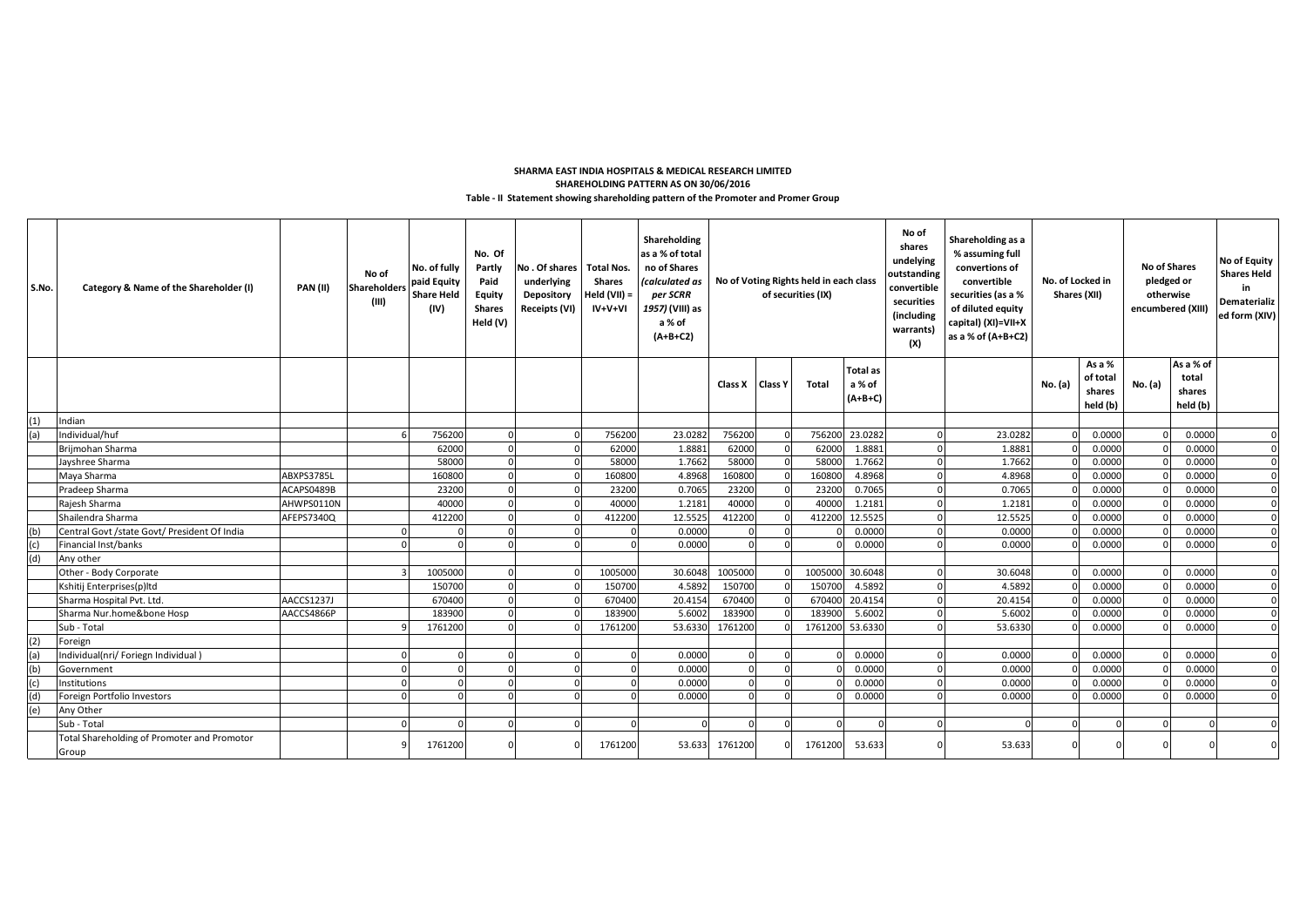#### **Table - III Statement showing shareholding pattern of the Public shareholding SHARMA EAST INDIA HOSPITALS & MEDICAL RESEARCH LIMITED SHAREHOLDING PATTERN AS ON 30/06/2016**

| No. Of<br>No.Of<br>total no of<br>undelying<br>full convertions<br>No. of<br><b>No of Shares</b><br><b>Total Nos.</b><br>Partly<br>shares<br><b>Shares</b><br>outstanding<br>of convertible<br>fully paid<br>No of<br>No of Voting Rights held in each class of<br>Paid<br>underlying<br>No. of Locked in<br>Shares Held<br>convertible<br>securities (as a<br>Category & Name of the Shareholder (I)<br>PAN(II)<br>Sharehold<br><b>Equity</b><br>(calculated<br>S.No.<br>securities (IX)<br>Shares (XII)<br>$(VII) =$<br>Equity<br>Depository<br>% of diluted<br>ers (III)<br>Share<br>as per SCRR<br>securities<br>IV+V+VI<br><b>Shares</b><br>Receipts<br>1957) (VIII)<br>Held (IV)<br>(including<br>equity capital)<br>Held (V)<br>(VI)<br>as a % of<br>warrants) (X)<br>(XI)=VII+X as a<br>$(A+B+C2)$<br>% of (A+B+C2) | Equity<br><b>Shares</b><br>pledged or<br>Held in<br>otherwise<br>Demateriali<br>encumbered (XIII)<br>zed form<br>(XIV) |
|-----------------------------------------------------------------------------------------------------------------------------------------------------------------------------------------------------------------------------------------------------------------------------------------------------------------------------------------------------------------------------------------------------------------------------------------------------------------------------------------------------------------------------------------------------------------------------------------------------------------------------------------------------------------------------------------------------------------------------------------------------------------------------------------------------------------------------|------------------------------------------------------------------------------------------------------------------------|
| As a % of<br>Total as a<br>total                                                                                                                                                                                                                                                                                                                                                                                                                                                                                                                                                                                                                                                                                                                                                                                            | As a % of<br>total                                                                                                     |
| % of<br>No. (a)<br>No. (a)<br><b>Total</b><br>Class X<br>Class Y<br>shares<br>$(A+B+C)$<br>held (b)                                                                                                                                                                                                                                                                                                                                                                                                                                                                                                                                                                                                                                                                                                                         | shares<br>held (b)                                                                                                     |
| (1)<br>Institutions                                                                                                                                                                                                                                                                                                                                                                                                                                                                                                                                                                                                                                                                                                                                                                                                         |                                                                                                                        |
| Mutual Funds<br>0.0000<br>0.0000<br>0.0000<br>0.0000<br>(a)<br>$\mathbf 0$<br>$\Omega$<br>$\Omega$<br>$\Omega$<br>r                                                                                                                                                                                                                                                                                                                                                                                                                                                                                                                                                                                                                                                                                                         | 0.0000<br>$\mathbf{0}$                                                                                                 |
| $\mathbf 0$<br>0.0000<br>0.0000<br>0.0000<br>0.0000<br>(b)<br>Venture Capital Funds<br>$\Omega$<br>$\Omega$<br>$\Omega$<br>n<br>$\Omega$<br>n                                                                                                                                                                                                                                                                                                                                                                                                                                                                                                                                                                                                                                                                               | 0.0000<br>$\Omega$                                                                                                     |
| Alternate Investment Funds<br>0.0000<br>0.0000<br>0.0000<br>0.0000<br>(c)<br>$\Omega$                                                                                                                                                                                                                                                                                                                                                                                                                                                                                                                                                                                                                                                                                                                                       | 0.0000<br>$\Omega$                                                                                                     |
| (d)<br>Foreign Venture Capital Investors<br>0.0000<br>0.0000<br>0.0000<br>0.0000<br>$\Omega$<br>$\Omega$<br>$\Omega$                                                                                                                                                                                                                                                                                                                                                                                                                                                                                                                                                                                                                                                                                                        | 0.0000<br>$\mathbf 0$                                                                                                  |
| 0.0000<br>0.0000<br>0.0000<br>0.0000<br>(e)<br>Foreign Portfolio Investros<br>$\Omega$                                                                                                                                                                                                                                                                                                                                                                                                                                                                                                                                                                                                                                                                                                                                      | 0.0000                                                                                                                 |
| Financial Inst/banks<br>0.0000<br>0.0000<br>0.0000<br>0.0000<br>(f)<br>$\Omega$<br>n                                                                                                                                                                                                                                                                                                                                                                                                                                                                                                                                                                                                                                                                                                                                        | 0.0000<br>$\Omega$                                                                                                     |
| 0.0000<br>0.0000<br>0.0000<br>0.0000<br>(g)<br>Insurance Companies                                                                                                                                                                                                                                                                                                                                                                                                                                                                                                                                                                                                                                                                                                                                                          | $\Omega$<br>0.0000                                                                                                     |
| 0.0000<br>Provident Funds/ Pension Fund<br>0.0000<br>0.0000<br>0.000<br>(h)                                                                                                                                                                                                                                                                                                                                                                                                                                                                                                                                                                                                                                                                                                                                                 | $\Omega$<br>0.0000                                                                                                     |
| Any other                                                                                                                                                                                                                                                                                                                                                                                                                                                                                                                                                                                                                                                                                                                                                                                                                   |                                                                                                                        |
| Sub-total (B)(1)<br>0.0000<br>0.0000<br>0.0000<br>0.0000<br>$\Omega$<br>$\Omega$<br>$\Omega$<br>$\Omega$<br>$\Omega$                                                                                                                                                                                                                                                                                                                                                                                                                                                                                                                                                                                                                                                                                                        | 0.0000<br>$\Omega$<br>$\Omega$                                                                                         |
| Central Govt /state Govt/ President Of India<br>0.0000<br>0.0000<br>(2)<br>0.0000<br>0.000<br>$\Omega$<br>0.0000<br>0.0000<br>$\Omega$<br>$\Omega$                                                                                                                                                                                                                                                                                                                                                                                                                                                                                                                                                                                                                                                                          | 0.0000<br>$\Omega$                                                                                                     |
| Sub-total (B)(2)<br>0.0000<br>0.0000                                                                                                                                                                                                                                                                                                                                                                                                                                                                                                                                                                                                                                                                                                                                                                                        | 0.0000                                                                                                                 |
| (3)<br>Non-institutions<br>3684<br>823400<br>823400<br>25.0746<br>823400<br>823400<br>25.0746<br>(i) Individual-Holding Nom. Val. upto Rs.2 lakhs<br>25.0746<br>0.000<br>(a)<br>$\Omega$                                                                                                                                                                                                                                                                                                                                                                                                                                                                                                                                                                                                                                    | 30600<br>0.0000                                                                                                        |
| (ii) Individual-Holding Nom. Val. greater then Rs.2 lakhs<br>276800<br>276800<br>8.4293<br>276800<br>276800<br>8.4293<br>8.4293<br>0.000                                                                                                                                                                                                                                                                                                                                                                                                                                                                                                                                                                                                                                                                                    | 0.0000<br>$\mathbf{0}$                                                                                                 |
| 35500<br>35500<br>1.0811<br>35500<br>35500<br>1.0811<br>1.0811<br>Ashok Kumar Jain<br>$\Omega$<br>0.0000<br>$\Omega$                                                                                                                                                                                                                                                                                                                                                                                                                                                                                                                                                                                                                                                                                                        | $\Omega$<br>0.0000                                                                                                     |
| 40000<br>40000<br>1.2181<br>40000<br>40000<br>1.2181<br>1.2181<br>Lata Sharma<br>$\Omega$<br>0.000<br>$\Omega$                                                                                                                                                                                                                                                                                                                                                                                                                                                                                                                                                                                                                                                                                                              | 0.0000<br>$\mathbf 0$                                                                                                  |
| 83800<br>2.5519<br>83800<br>2.5519<br>2.5519<br>Madhulika Sharma<br>83800<br>$\mathbf 0$<br>83800<br>0.0000<br>$\Omega$<br>$\Omega$                                                                                                                                                                                                                                                                                                                                                                                                                                                                                                                                                                                                                                                                                         | 0.0000<br>$\overline{0}$                                                                                               |
| 60000<br>60000<br>1.8272<br>60000<br>60000<br>1.8272<br>1.8272<br>Manisha Agarwal<br>$\Omega$<br>$\Omega$<br>$\Omega$<br>0.0000                                                                                                                                                                                                                                                                                                                                                                                                                                                                                                                                                                                                                                                                                             | 0.0000<br>$\mathbf 0$                                                                                                  |
| 35500<br>35500<br>1.0811<br>35500<br>35500<br>1.0811<br>1.0811<br>Subhash Jain<br>$\Omega$<br>$\Omega$<br>$\Omega$<br>0.000                                                                                                                                                                                                                                                                                                                                                                                                                                                                                                                                                                                                                                                                                                 | 0.0000<br>$\overline{0}$                                                                                               |
| Nbfc Registered With Rbi<br>0.0000<br>0.0000<br>0.0000<br>(b)<br>$\Omega$<br>$\Omega$<br>$\Omega$<br>0.0000<br>$\mathbf 0$<br>$\Omega$                                                                                                                                                                                                                                                                                                                                                                                                                                                                                                                                                                                                                                                                                      | 0.0000<br>$\mathbf{0}$                                                                                                 |
| 0.0000<br>0.0000<br>0.0000<br>(c)<br>0.0000<br><b>Employees Trust</b><br>$\Omega$<br>$\Omega$<br>$\mathbf 0$<br>$\Omega$<br>$\Omega$                                                                                                                                                                                                                                                                                                                                                                                                                                                                                                                                                                                                                                                                                        | 0.0000<br>$\Omega$                                                                                                     |
| (d)<br>0.0000<br>0.0000<br>0.0000<br><b>Overseas Depository Holding DRs</b><br>$\Omega$<br>$\Omega$<br>$\Omega$<br>0.0000                                                                                                                                                                                                                                                                                                                                                                                                                                                                                                                                                                                                                                                                                                   | 0.0000                                                                                                                 |
| (e)<br>Any Other                                                                                                                                                                                                                                                                                                                                                                                                                                                                                                                                                                                                                                                                                                                                                                                                            |                                                                                                                        |
| 422400<br>12.8631<br>422400<br>12.8631<br>Other - Body Corp<br>422400<br>422400<br>12.8631<br>0.0000<br>$\Omega$                                                                                                                                                                                                                                                                                                                                                                                                                                                                                                                                                                                                                                                                                                            | 500<br>0.0000                                                                                                          |
| Ganpati Plast Fab Ltd.<br>290900<br>290900<br>8.8586<br>290900<br>29090<br>8.8586<br>8.8586<br>0.0000<br>$\Omega$<br>$\Omega$                                                                                                                                                                                                                                                                                                                                                                                                                                                                                                                                                                                                                                                                                               | 0.0000<br>$\Omega$                                                                                                     |
| 100000<br>100000<br>3.0453<br>100000<br>10000<br>3.0453<br>T.c.i.bhoruka Project Ltd<br>3.0453<br>0.0000<br>$\Omega$<br>$\Omega$<br>$\Omega$                                                                                                                                                                                                                                                                                                                                                                                                                                                                                                                                                                                                                                                                                | 0.0000<br>$\Omega$                                                                                                     |
| 1522600<br>1522600<br>1522600<br>46.3670<br>Sub-total (B)(3)<br>369<br>46.367<br>1522600<br>46.3670<br>0.0000<br>$\Omega$                                                                                                                                                                                                                                                                                                                                                                                                                                                                                                                                                                                                                                                                                                   | 0.0000<br>31100                                                                                                        |
| 1522600<br>1522600<br><b>Total Public Shareholding</b><br>3698<br>46.367<br>1522600<br>1522600<br>46.3670<br>46.3670<br>0.0000<br>$\Omega$                                                                                                                                                                                                                                                                                                                                                                                                                                                                                                                                                                                                                                                                                  | 31100<br>0.0000                                                                                                        |
|                                                                                                                                                                                                                                                                                                                                                                                                                                                                                                                                                                                                                                                                                                                                                                                                                             |                                                                                                                        |
|                                                                                                                                                                                                                                                                                                                                                                                                                                                                                                                                                                                                                                                                                                                                                                                                                             |                                                                                                                        |
|                                                                                                                                                                                                                                                                                                                                                                                                                                                                                                                                                                                                                                                                                                                                                                                                                             |                                                                                                                        |
|                                                                                                                                                                                                                                                                                                                                                                                                                                                                                                                                                                                                                                                                                                                                                                                                                             |                                                                                                                        |
|                                                                                                                                                                                                                                                                                                                                                                                                                                                                                                                                                                                                                                                                                                                                                                                                                             |                                                                                                                        |
|                                                                                                                                                                                                                                                                                                                                                                                                                                                                                                                                                                                                                                                                                                                                                                                                                             |                                                                                                                        |